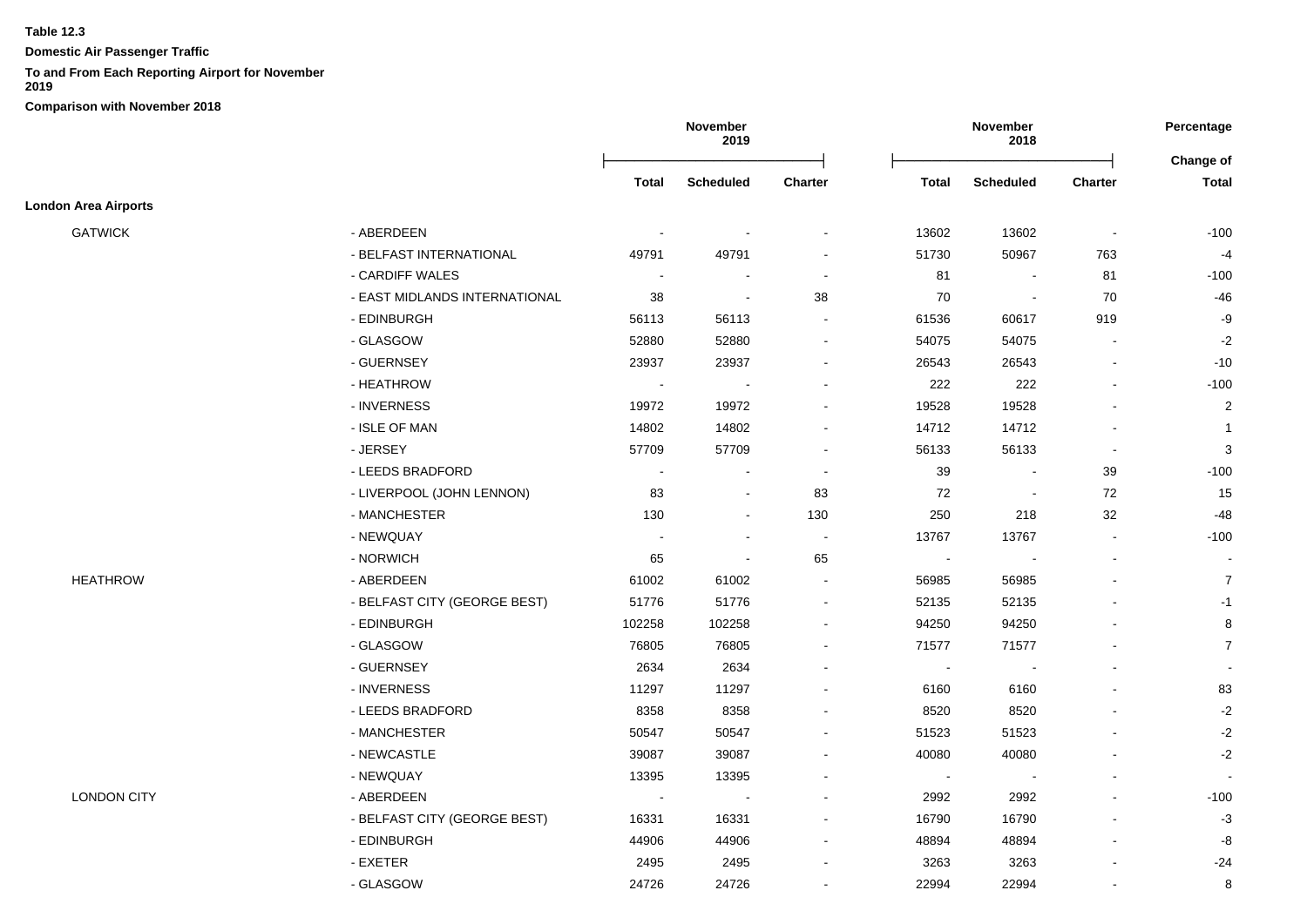**Domestic Air Passenger Traffic**

## **To and From Each Reporting Airport for November**

**2019**

|                                   |                               |        | November<br>2019         |                          | November<br>2018 |                          |                          | Percentage<br>Change of |  |
|-----------------------------------|-------------------------------|--------|--------------------------|--------------------------|------------------|--------------------------|--------------------------|-------------------------|--|
|                                   |                               | Total  | <b>Scheduled</b>         | <b>Charter</b>           | Total            | <b>Scheduled</b>         | <b>Charter</b>           | <b>Total</b>            |  |
| <b>LONDON CITY</b>                | - ISLE OF MAN                 | 4804   | 4804                     | $\sim$                   | 5260             | 5260                     |                          | $-9$                    |  |
|                                   | - JERSEY                      | 2870   | 2870                     | $\sim$                   | 3142             | 3142                     |                          | -9                      |  |
| <b>LUTON</b>                      | - ABERDEEN                    | 4933   | 4933                     | $\sim$                   | 3610             | 3610                     |                          | 37                      |  |
|                                   | - BELFAST CITY (GEORGE BEST)  | 77     | 77                       | $\sim$                   | $\blacksquare$   |                          |                          | $\sim$                  |  |
|                                   | - BELFAST INTERNATIONAL       | 28413  | 28413                    |                          | 26591            | 26591                    |                          | $\overline{7}$          |  |
|                                   | - DURHAM TEES VALLEY          | $\sim$ | $\overline{\phantom{a}}$ | $\sim$                   | 34               | $\overline{\phantom{a}}$ | 34                       | $-100$                  |  |
|                                   | - EDINBURGH                   | 23335  | 23335                    |                          | 26223            | 26223                    | $\sim$                   | $-11$                   |  |
|                                   | - GLASGOW                     | 18301  | 18301                    | $\overline{\phantom{a}}$ | 20813            | 20813                    |                          | $-12$                   |  |
|                                   | - INVERNESS                   | 8520   | 8520                     | $\sim$                   | 8407             | 8407                     |                          | $\mathbf{1}$            |  |
|                                   | - STANSTED                    | 166    | 166                      | $\sim$                   |                  |                          |                          |                         |  |
| SOUTHEND                          | - ABERDEEN                    | 1985   | 1985                     |                          |                  |                          |                          | $\sim$                  |  |
|                                   | - BELFAST CITY (GEORGE BEST)  | 101    | 101                      |                          |                  |                          |                          |                         |  |
|                                   | - CARLISLE                    | 530    | 530                      |                          |                  |                          |                          | $\sim$                  |  |
|                                   | - CITY OF DERRY (EGLINTON)    | 3187   | 3187                     |                          |                  |                          |                          | $\sim$                  |  |
|                                   | - EDINBURGH                   | $\sim$ |                          |                          | 69               | 69                       |                          | $-100$                  |  |
|                                   | - GLASGOW                     | 1904   | 1904                     |                          |                  |                          |                          | $\blacksquare$          |  |
|                                   | - GUERNSEY                    | 844    | 844                      |                          |                  |                          |                          | $\blacksquare$          |  |
|                                   | - JERSEY                      | 328    | 328                      |                          |                  |                          |                          | $\blacksquare$          |  |
|                                   | - MANCHESTER                  | $\sim$ |                          |                          | 3210             | 3210                     |                          | $-100$                  |  |
|                                   | - NEWQUAY                     | 1083   | 1083                     |                          | $\blacksquare$   |                          |                          |                         |  |
| <b>STANSTED</b>                   | - BELFAST INTERNATIONAL       | 41573  | 41573                    | $\overline{\phantom{a}}$ | 62998            | 62998                    |                          | $-34$                   |  |
|                                   | - BIRMINGHAM                  | $\sim$ | $\sim$                   |                          | 155              | 155                      | $\overline{\phantom{a}}$ | $-100$                  |  |
|                                   | - CITY OF DERRY (EGLINTON)    | $\sim$ | $\sim$                   |                          | 3583             | 3583                     | $\overline{a}$           | $-100$                  |  |
|                                   | - DUNDEE                      | 1725   | 1725                     |                          | 1611             | 1611                     |                          | $\overline{7}$          |  |
|                                   | - EAST MIDLANDS INTERNATIONAL | $\sim$ |                          |                          | 158              | 158                      |                          | $-100$                  |  |
|                                   | - EDINBURGH                   | 33172  | 33172                    |                          | 79932            | 79932                    |                          | $-58$                   |  |
|                                   | - GLASGOW                     | 21491  | 21491                    | $\sim$                   | 25191            | 25191                    |                          | $-15$                   |  |
|                                   | - GUERNSEY                    | 1121   | 1121                     | $\sim$                   | 1624             | 1624                     |                          | $-31$                   |  |
|                                   | - MANCHESTER                  | 46     | $\sim$                   | 46                       | $\blacksquare$   |                          |                          | $\sim$                  |  |
| <b>Total London Area Airports</b> |                               | 981646 | 981284                   | 362                      | 1061134          | 1059124                  | 2010                     | $-7$                    |  |
| <b>Other Reporting Airports</b>   |                               |        |                          |                          |                  |                          |                          |                         |  |
| ABERDEEN                          | - BELFAST CITY (GEORGE BEST)  | 2131   | 2131                     | $\blacksquare$           | 2726             | 2726                     |                          | $-22$                   |  |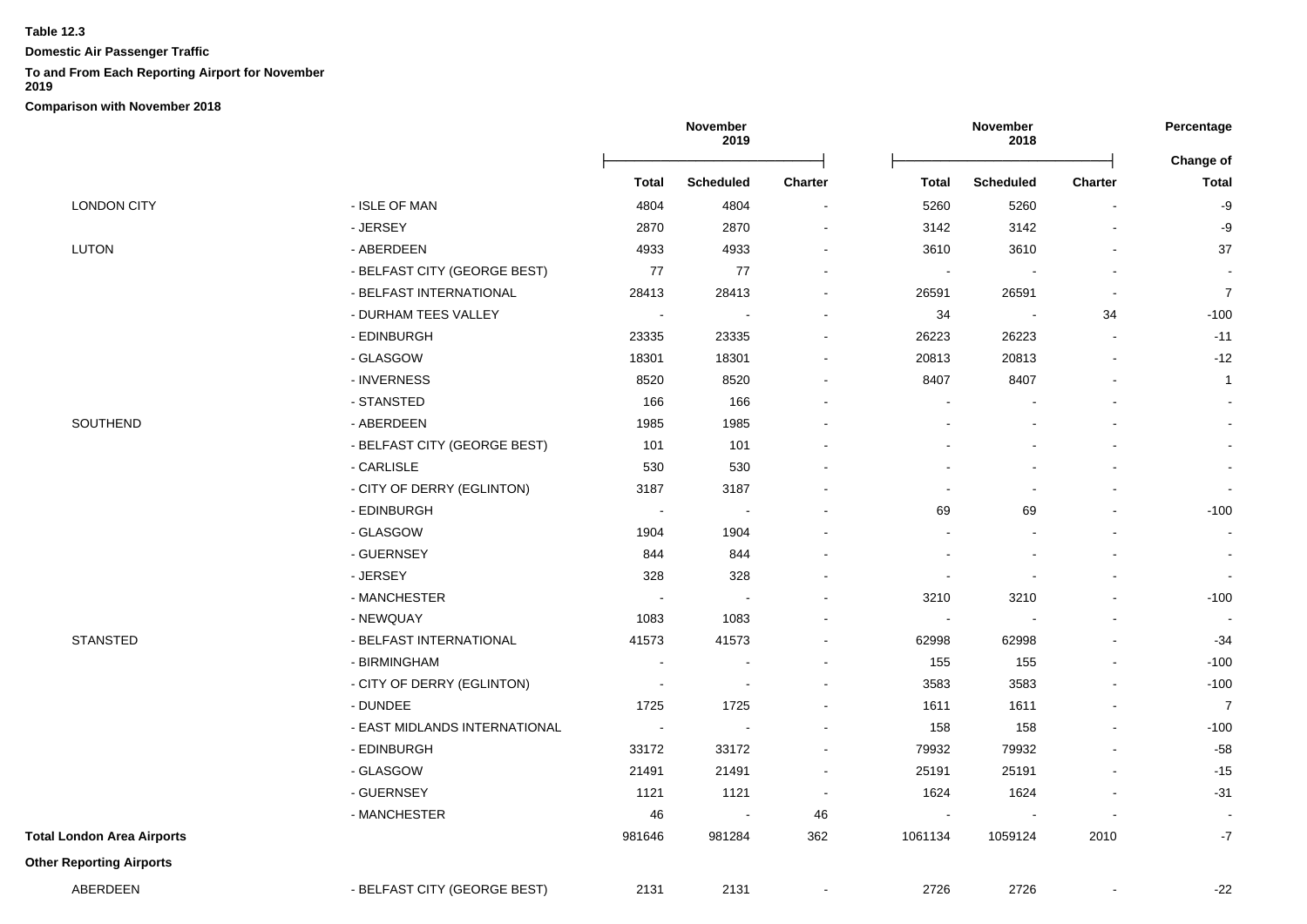**Domestic Air Passenger Traffic**

## **To and From Each Reporting Airport for November**

**2019**

**Comparison with November 2018**

|                                   |                               | November<br>2019         |                          | November<br>2018         |                |                  | Percentage |                  |
|-----------------------------------|-------------------------------|--------------------------|--------------------------|--------------------------|----------------|------------------|------------|------------------|
|                                   |                               |                          |                          |                          |                |                  |            | Change of        |
|                                   |                               | <b>Total</b>             | <b>Scheduled</b>         | Charter                  | <b>Total</b>   | <b>Scheduled</b> | Charter    | <b>Total</b>     |
| ABERDEEN                          | - BIRMINGHAM                  | 8682                     | 8682                     | $\blacksquare$           | 9605           | 9550             | 55         | $-10$            |
|                                   | - BRISTOL                     | 1352                     | 1352                     |                          | 1099           | 1099             |            | 23               |
|                                   | - CARDIFF WALES               | $\sim$                   | $\overline{\phantom{a}}$ |                          | 107            | 51               | 56         | $-100$           |
|                                   | - DURHAM TEES VALLEY          | 1339                     | 1339                     |                          | 1577           | 1577             |            | $-15$            |
|                                   | - EDINBURGH                   | 16                       | 16                       |                          | $30\,$         | $30\,$           |            | $-47$            |
|                                   | - GATWICK                     | $\overline{\phantom{a}}$ | $\overline{\phantom{a}}$ |                          | 13529          | 13529            |            | $-100$           |
|                                   | - HEATHROW                    | 60994                    | 60994                    |                          | 57114          | 56990            | 124        | $\overline{7}$   |
|                                   | - HUMBERSIDE                  | 1161                     | 1161                     |                          | 2179           | 2179             |            | $-47$            |
|                                   | - INVERNESS                   | 150                      | 150                      |                          | 122            | 122              |            | 23               |
|                                   | - KIRKWALL                    | 4181                     | 4181                     | $\sim$                   | 4365           | 4365             |            | $-4$             |
|                                   | - LEEDS BRADFORD              | 47                       | $\sim$                   | 47                       | $\blacksquare$ |                  |            |                  |
|                                   | - LONDON CITY                 | $\overline{\phantom{a}}$ | $\overline{\phantom{a}}$ | $\sim$                   | 2759           | 2759             |            | $-100$           |
|                                   | - LUTON                       | 4926                     | 4926                     |                          | 3738           | 3738             |            | 32               |
|                                   | - MANCHESTER                  | 15587                    | 15587                    |                          | 17531          | 17531            |            | $-11$            |
|                                   | - NEWCASTLE                   | 2796                     | 2796                     |                          | 884            | 884              |            | 216              |
|                                   | - NORWICH                     | 3736                     | 3736                     |                          | 3581           | 3581             |            | 4                |
|                                   | - SCATSTA                     | 5220                     | $\overline{\phantom{a}}$ | 5220                     | 7171           | $\sim$           | 7171       | $-27$            |
|                                   | - SOUTHAMPTON                 |                          | $\overline{\phantom{a}}$ |                          | 495            | 495              |            | $-100$           |
|                                   | - SOUTHEND                    | 2011                     | 2011                     |                          | 14             | 14               |            | 14264            |
|                                   | - SUMBURGH                    | 8510                     | 5489                     | 3021                     | 7827           | 5592             | 2235       | $\boldsymbol{9}$ |
|                                   | - WICK JOHN O GROATS          | 298                      | 298                      |                          | 594            | 594              |            | $-50$            |
| ALDERNEY                          | - GUERNSEY                    | 2112                     | 2112                     |                          | 2004           | 2004             |            | $\mathbf 5$      |
|                                   | - SOUTHAMPTON                 | 1347                     | 1347                     |                          | 1356           | 1356             |            | $-1$             |
| BARRA                             | - GLASGOW                     | 920                      | 920                      |                          | 925            | 925              |            | $-1$             |
| <b>BELFAST CITY (GEORGE BEST)</b> | - ABERDEEN                    | 2044                     | 2044                     |                          | 2615           | 2615             |            | $-22$            |
|                                   | - BIRMINGHAM                  | 20264                    | 20264                    |                          | 22200          | 22200            |            | $-9$             |
|                                   | - CARDIFF WALES               | 3503                     | 3503                     |                          | 5821           | 5821             |            | $-40$            |
|                                   | - CARLISLE                    | 611                      | 611                      |                          |                |                  |            |                  |
|                                   | - DONCASTER SHEFFIELD         | $\sim$                   | $\overline{\phantom{a}}$ | $\overline{\phantom{a}}$ | 2289           | 2289             |            | $-100$           |
|                                   | - EAST MIDLANDS INTERNATIONAL | 9674                     | 9674                     | $\sim$                   | 11068          | 11068            |            | $-13$            |
|                                   | - EDINBURGH                   | 11346                    | 11346                    |                          | 12372          | 12372            |            | -8               |
|                                   | - EXETER                      | 1921                     | 1921                     |                          | 2578           | 2578             |            | $-25$            |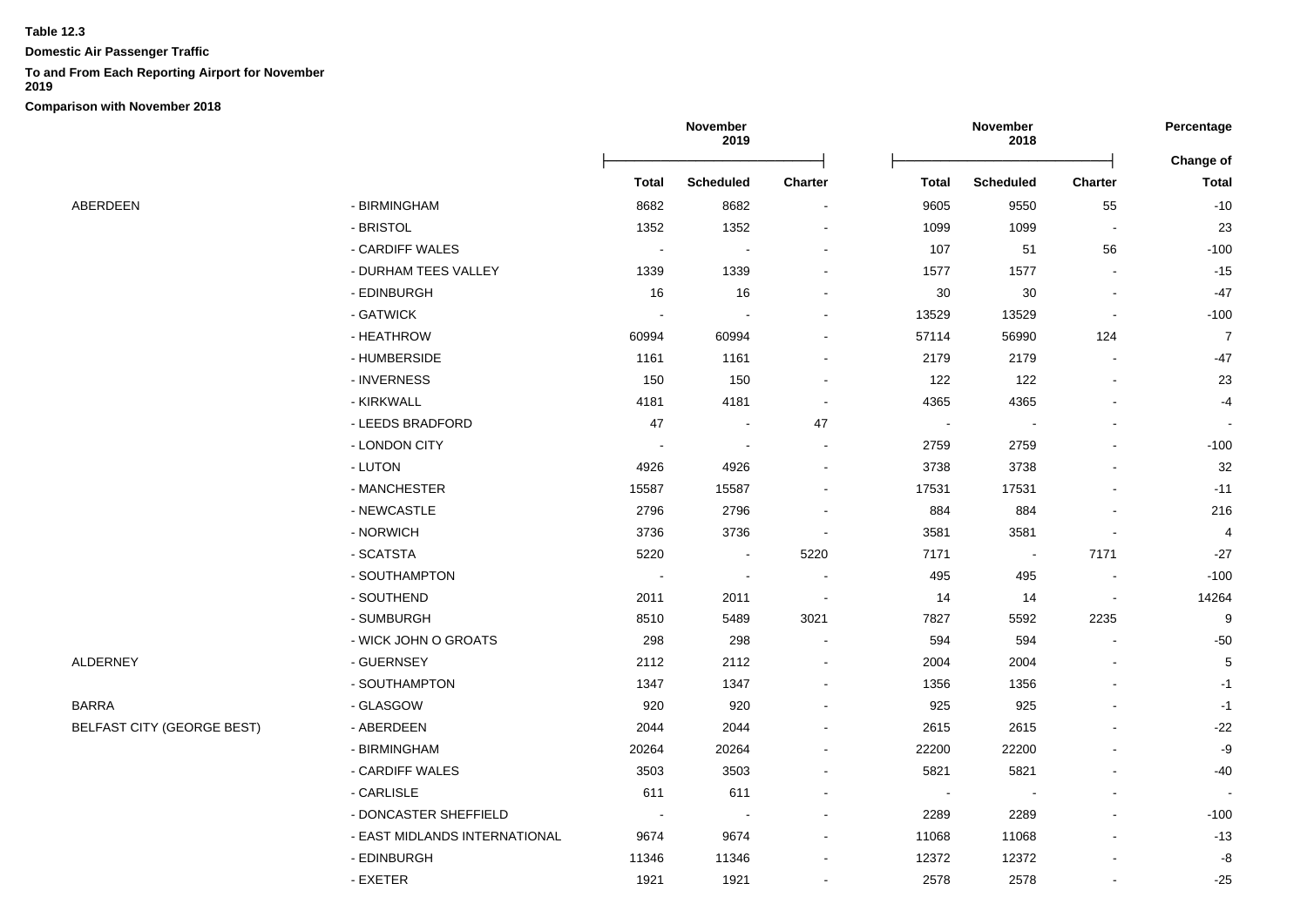**Domestic Air Passenger Traffic**

#### **To and From Each Reporting Airport for November**

**2019**

|                                   |                              |                | November<br>2019 |                |                          | November<br>2018 |                          | Percentage                |
|-----------------------------------|------------------------------|----------------|------------------|----------------|--------------------------|------------------|--------------------------|---------------------------|
|                                   |                              | Total          | <b>Scheduled</b> | <b>Charter</b> | Total                    | <b>Scheduled</b> | <b>Charter</b>           | Change of<br><b>Total</b> |
| <b>BELFAST CITY (GEORGE BEST)</b> | - GLASGOW                    | 10377          | 10377            |                | 12613                    | 12535            | 78                       | $-18$                     |
|                                   | - HEATHROW                   | 51523          | 51523            |                | 51792                    | 51792            |                          | $-1$                      |
|                                   | - INVERNESS                  | 1816           | 1816             |                | 2193                     | 2193             | $\blacksquare$           | $-17$                     |
|                                   | - LEEDS BRADFORD             | 11741          | 11741            |                | 13698                    | 13648            | 50                       | $-14$                     |
|                                   | - LIVERPOOL (JOHN LENNON)    | $\blacksquare$ |                  |                | 1702                     | 1702             |                          | $-100$                    |
|                                   | - LONDON CITY                | 16383          | 16383            |                | 16825                    | 16825            |                          | $-3$                      |
|                                   | - MANCHESTER                 | 22618          | 22618            |                | 19272                    | 19272            |                          | 17                        |
|                                   | - SOUTHAMPTON                | 7581           | 7581             |                | 9026                     | 9026             |                          | $-16$                     |
|                                   | - SOUTHEND                   | 53             | 53               |                |                          |                  |                          |                           |
| BELFAST INTERNATIONAL             | - BELFAST CITY (GEORGE BEST) |                |                  |                | 49                       |                  | 49                       | $-100$                    |
|                                   | - BIRMINGHAM                 | 21114          | 21114            |                | 21072                    | 21072            |                          |                           |
|                                   | - BRISTOL                    | 23885          | 23757            | 128            | 23519                    | 23519            |                          | $\overline{c}$            |
|                                   | - EDINBURGH                  | 24247          | 24247            |                | 26092                    | 26092            | $\blacksquare$           | $-7$                      |
|                                   | - GATWICK                    | 49974          | 49974            |                | 51616                    | 50991            | 625                      | $-3$                      |
|                                   | - GLASGOW                    | 26401          | 26401            |                | 28026                    | 28026            |                          | -6                        |
|                                   | - ISLE OF MAN                | 1785           | 1785             |                | 1683                     | 1683             |                          | 6                         |
|                                   | - LIVERPOOL (JOHN LENNON)    | 43427          | 43427            |                | 43223                    | 43223            |                          |                           |
|                                   | - LUTON                      | 28437          | 28434            | 3              | 26460                    | 26460            |                          | $\overline{7}$            |
|                                   | - MANCHESTER                 | 34179          | 34111            | 68             | 41857                    | 41857            |                          | $-18$                     |
|                                   | - NEWCASTLE                  | 20966          | 20966            |                | 22411                    | 22411            |                          | -6                        |
|                                   | - STANSTED                   | 41617          | 41617            |                | 62655                    | 62625            | 30                       | $-34$                     |
| <b>BENBECULA</b>                  | - GLASGOW                    | 1824           | 1824             |                | 1932                     | 1932             | $\blacksquare$           | $-6$                      |
|                                   | - STORNOWAY                  | 858            | 858              |                | 1058                     | 1058             | $\blacksquare$           | $-19$                     |
| BIGGIN HILL                       | - LIVERPOOL (JOHN LENNON)    | 55             |                  | 55             | $\overline{\phantom{a}}$ |                  |                          |                           |
| BIRMINGHAM                        | - ABERDEEN                   | 8669           | 8669             |                | 9574                     | 9519             | 55                       | -9                        |
|                                   | - BELFAST CITY (GEORGE BEST) | 20368          | 20368            |                | 22198                    | 22198            |                          | -8                        |
|                                   | - BELFAST INTERNATIONAL      | 21003          | 21003            |                | 21146                    | 20996            | 150                      | $-1$                      |
|                                   | - EDINBURGH                  | 20818          | 20818            |                | 24790                    | 24621            | 169                      | $-16$                     |
|                                   | - GLASGOW                    | 18553          | 18553            | $\sim$         | 20353                    | 20353            | $\overline{\phantom{a}}$ | -9                        |
|                                   | - GUERNSEY                   | 85             | $\blacksquare$   | 85             | 3409                     | 3330             | 79                       | -98                       |
|                                   | - HEATHROW                   |                |                  |                | 75                       | 75               |                          | $-100$                    |
|                                   | - INVERNESS                  | 1934           | 1934             |                | 3480                     | 3480             | $\blacksquare$           | $-44$                     |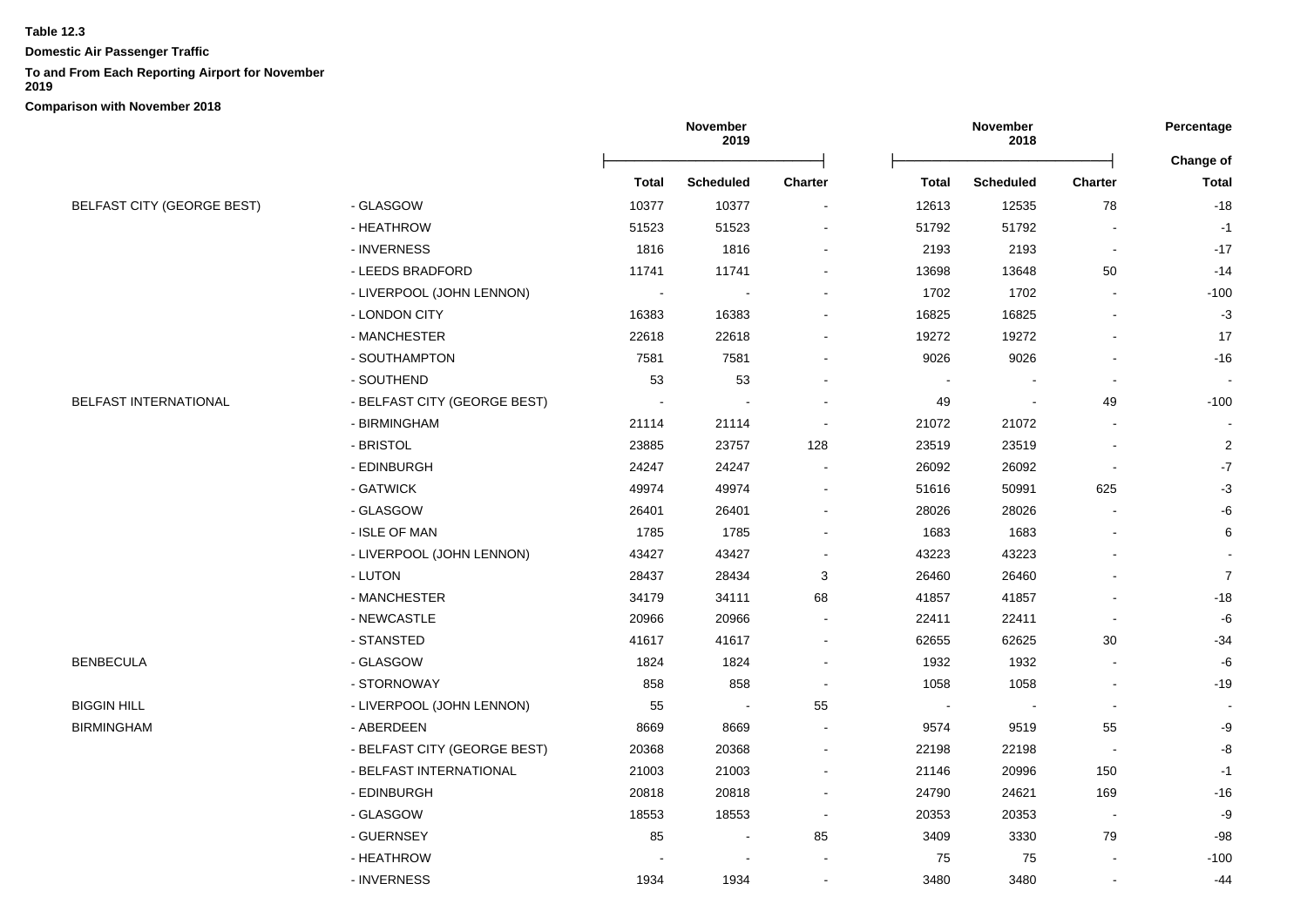**Domestic Air Passenger Traffic**

# **To and From Each Reporting Airport for November**

**2019**

|                    |                              |                          | November<br>2019 |            |                          | November<br>2018         |                          | Percentage                |
|--------------------|------------------------------|--------------------------|------------------|------------|--------------------------|--------------------------|--------------------------|---------------------------|
|                    |                              | <b>Total</b>             | <b>Scheduled</b> | Charter    | <b>Total</b>             | Scheduled                | Charter                  | Change of<br><b>Total</b> |
| BIRMINGHAM         | - ISLE OF MAN                | 3376                     | 3376             |            | 3495                     | 3495                     |                          | $-3$                      |
|                    | - JERSEY                     | 6214                     | 6214             |            | 2555                     | 2555                     |                          | 143                       |
|                    | - MANCHESTER                 | 64                       | 64               |            | 62                       | 62                       |                          | $\mathbf{3}$              |
|                    | - NEWCASTLE                  |                          |                  |            | 72                       | 72                       |                          | $-100$                    |
|                    | - SOUTHAMPTON                |                          |                  |            | 37                       | 37                       |                          | $-100$                    |
|                    | - STANSTED                   |                          |                  |            | 291                      | 291                      |                          | $-100$                    |
| <b>BOURNEMOUTH</b> | - EDINBURGH                  |                          |                  |            | 69                       | 69                       |                          | $-100$                    |
|                    | - GUERNSEY                   | 29                       | 29               |            | $\overline{\phantom{a}}$ |                          |                          | $\sim$                    |
|                    | - JERSEY                     |                          |                  |            | 127                      | 127                      |                          | $-100$                    |
|                    | - MANCHESTER                 | $\sim$                   |                  |            | 47                       |                          | 47                       | $-100$                    |
|                    | - NEWCASTLE                  | 82                       | 82               |            | 85                       | $\overline{\phantom{a}}$ | 85                       | $-4$                      |
| <b>BRISTOL</b>     | - ABERDEEN                   | 1381                     | 1381             |            | 1099                     | 1099                     | $\blacksquare$           | 26                        |
|                    | - ALDERNEY                   |                          |                  |            | 5                        | 5                        |                          | $-100$                    |
|                    | - BELFAST INTERNATIONAL      | 23891                    | 23770            | 121        | 22984                    | 22984                    |                          | 4                         |
|                    | - BIRMINGHAM                 | 49                       | 49               |            | $\overline{\phantom{a}}$ |                          |                          |                           |
|                    | - EDINBURGH                  | 33362                    | 33362            | $\sim$     | 36654                    | 36654                    | $\overline{\phantom{a}}$ | -9                        |
|                    | - GLASGOW                    | 27998                    | 27998            |            | 27598                    | 27550                    | 48                       | $\overline{1}$            |
|                    | - GUERNSEY                   | 1302                     | 1302             |            | 2227                     | 2227                     |                          | $-42$                     |
|                    | - HAWARDEN                   | 388                      | 11               | 377        | 56                       | 56                       |                          | 593                       |
|                    | - INVERNESS                  | 5484                     | 5484             |            | 5912                     | 5912                     |                          | $-7$                      |
|                    | - ISLE OF MAN                | 2297                     | 2297             |            | 2319                     | 2319                     |                          | $-1$                      |
|                    | - JERSEY                     | 1922                     | 1922             | $\sim$     | 923                      | 923                      |                          | 108                       |
|                    | - LEEDS BRADFORD             | 76                       |                  | ${\bf 76}$ | $\overline{\phantom{a}}$ | $\overline{\phantom{a}}$ |                          |                           |
|                    | - MANCHESTER                 | $\sim$                   | $\sim$           |            | 31                       | 31                       | $\blacksquare$           | $-100$                    |
|                    | - NEWCASTLE                  | 14681                    | 14681            |            | 15617                    | 15617                    |                          | -6                        |
|                    | - SOUTHAMPTON                | $\overline{\phantom{a}}$ |                  |            | $\mathbf 5$              | 5                        |                          | $-100$                    |
| CAMPBELTOWN        | - GLASGOW                    | 610                      | 610              |            | 613                      | 613                      |                          |                           |
|                    | $-$ TIREE                    | 3                        | 3                |            | $\overline{\phantom{a}}$ | $\blacksquare$           | $\blacksquare$           |                           |
| CARDIFF WALES      | - ABERDEEN                   | 33                       | 33               |            | 52                       | $\overline{\phantom{a}}$ | 52                       | $-37$                     |
|                    | - ANGLESEY (VALLEY)          | 1202                     | 1202             |            | 1306                     | 1306                     | $\overline{\phantom{a}}$ | -8                        |
|                    | - BELFAST CITY (GEORGE BEST) | 3526                     | 3526             |            | 5862                     | 5862                     |                          | $-40$                     |
|                    | - BELFAST INTERNATIONAL      | $\sim$                   | $\sim$           |            | 111                      | 111                      | $\blacksquare$           | $-100$                    |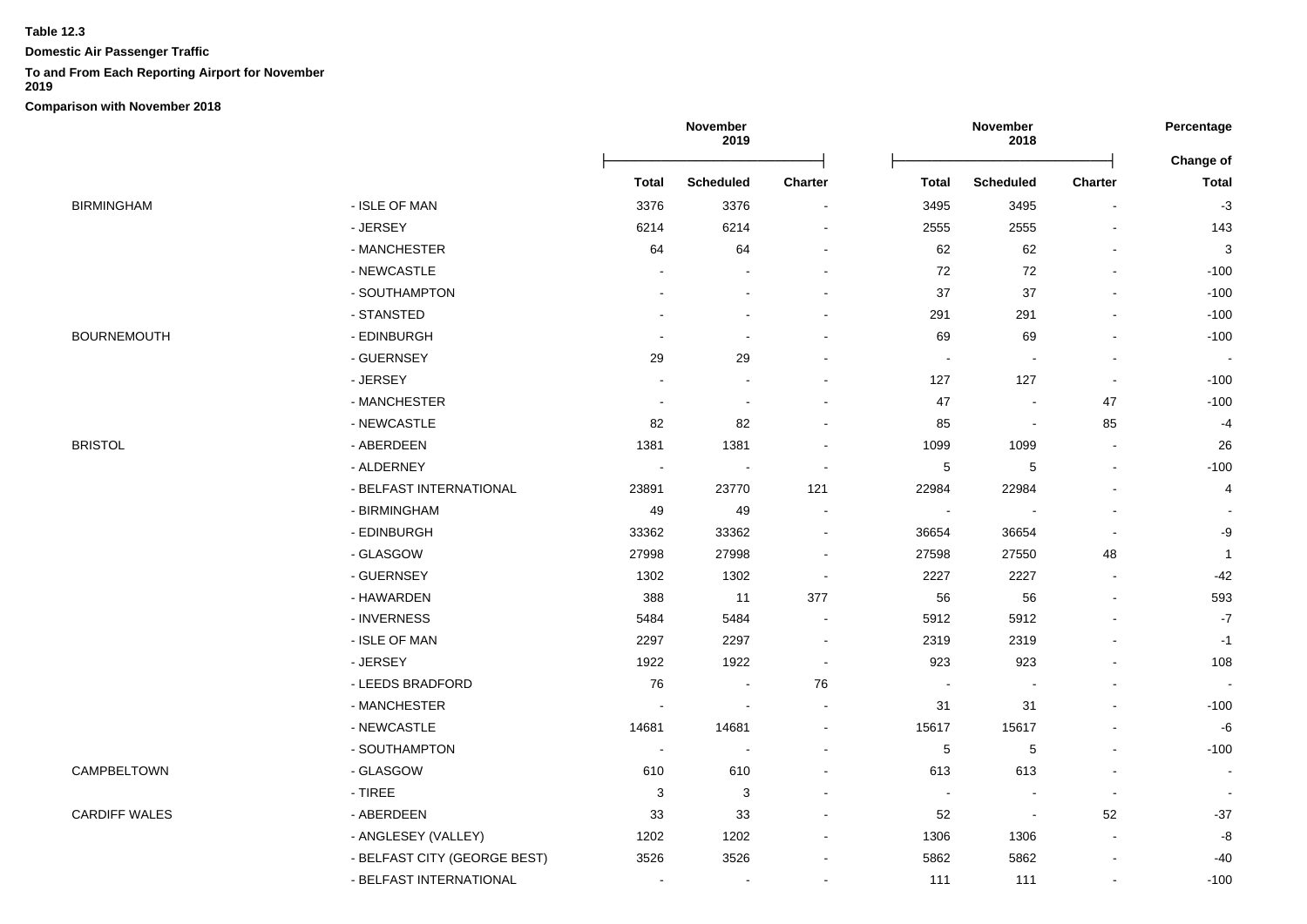**Domestic Air Passenger Traffic**

## **To and From Each Reporting Airport for November**

**2019**

|                             |                              |                          | November<br>2019         |                          |                          | November<br>2018         |                | Percentage<br><b>Change of</b> |  |
|-----------------------------|------------------------------|--------------------------|--------------------------|--------------------------|--------------------------|--------------------------|----------------|--------------------------------|--|
|                             |                              | <b>Total</b>             | <b>Scheduled</b>         | <b>Charter</b>           | <b>Total</b>             | <b>Scheduled</b>         | <b>Charter</b> | <b>Total</b>                   |  |
| <b>CARDIFF WALES</b>        | - DONCASTER SHEFFIELD        | 59                       | $\blacksquare$           | 59                       | $\overline{\phantom{a}}$ | $\blacksquare$           | $\blacksquare$ | $\blacksquare$                 |  |
|                             | - EDINBURGH                  | 9136                     | 9136                     | $\blacksquare$           | 7876                     | 7791                     | 85             | 16                             |  |
|                             | - GATWICK                    | $\sim$                   |                          | $\blacksquare$           | 78                       | $\sim$                   | 78             | $-100$                         |  |
|                             | - GLASGOW                    | $\overline{\phantom{a}}$ | $\sim$                   | $\overline{\phantom{a}}$ | 3600                     | 3555                     | 45             | $-100$                         |  |
|                             | - JERSEY                     | 1045                     | 1045                     | $\blacksquare$           | 900                      | 900                      | $\blacksquare$ | 16                             |  |
|                             | - LEEDS BRADFORD             | 62                       | $\sim$                   | 62                       | $\sim$                   | $\overline{\phantom{a}}$ | $\sim$         | $\overline{\phantom{a}}$       |  |
|                             | - LIVERPOOL (JOHN LENNON)    | 63                       | $\sim$                   | 63                       | 70                       | $\overline{\phantom{a}}$ | 70             | $-10$                          |  |
|                             | - NEWCASTLE                  | 599                      | 599                      | $\sim$                   | 641                      | 641                      |                | $\textnormal{-}7$              |  |
| CITY OF DERRY (EGLINTON)    | - EDINBURGH                  | 7204                     | 7204                     | $\blacksquare$           | 6483                     | 6483                     | $\blacksquare$ | 11                             |  |
|                             | - GLASGOW                    | 1010                     | 1010                     | $\blacksquare$           | 970                      | 970                      | $\blacksquare$ | 4                              |  |
|                             | - LIVERPOOL (JOHN LENNON)    | 5831                     | 5831                     | $\overline{\phantom{a}}$ | 5854                     | 5854                     | $\blacksquare$ |                                |  |
|                             | - MANCHESTER                 | 648                      | 648                      | $\blacksquare$           | $\overline{\phantom{a}}$ | $\blacksquare$           | $\sim$         | $\blacksquare$                 |  |
|                             | - SOUTHEND                   | 3312                     | 3312                     | $\blacksquare$           | $\blacksquare$           | $\sim$                   | $\sim$         | $\blacksquare$                 |  |
|                             | - STANSTED                   | $\sim$                   | $\sim$                   | $\blacksquare$           | 3637                     | 3607                     | 30             | $-100$                         |  |
| DONCASTER SHEFFIELD         | - BELFAST CITY (GEORGE BEST) | $\sim$                   |                          | $\sim$                   | 2450                     | 2450                     | $\sim$         | $-100$                         |  |
|                             | - CARDIFF WALES              | 28                       |                          | 28                       | $\overline{\phantom{a}}$ | $\overline{\phantom{a}}$ | $\blacksquare$ | $\blacksquare$                 |  |
|                             | - JERSEY                     | $\sim$                   | $\sim$                   | $\blacksquare$           | 896                      | 896                      | $\blacksquare$ | $-100$                         |  |
|                             | - NEWQUAY                    | 80                       | 80                       | $\blacksquare$           | $\sim$                   | $\blacksquare$           | $\blacksquare$ | $\blacksquare$                 |  |
| <b>DUNDEE</b>               | - NORWICH                    | $\sim$                   |                          | $\blacksquare$           | 32                       | 32                       | $\blacksquare$ | $-100$                         |  |
|                             | - STANSTED                   | 1729                     | 1729                     | $\blacksquare$           | 1606                     | 1606                     | $\blacksquare$ | $\bf 8$                        |  |
| <b>DURHAM TEES VALLEY</b>   | - ABERDEEN                   | 1536                     | 1536                     | $\sim$                   | 1498                     | 1498                     | $\blacksquare$ | 3                              |  |
|                             | - FARNBOROUGH                | 21                       | $\sim$                   | 21                       | $\blacksquare$           | $\overline{\phantom{a}}$ | $\blacksquare$ | $\sim$                         |  |
|                             | - LOSSIEMOUTH                | 21                       | $\sim$                   | 21                       | $\overline{\phantom{a}}$ | $\blacksquare$           | $\sim$         |                                |  |
|                             | - LUTON                      | $\overline{\phantom{a}}$ |                          | $\overline{\phantom{a}}$ | 34                       | $\blacksquare$           | 34             | $-100$                         |  |
| EAST MIDLANDS INTERNATIONAL | - BELFAST CITY (GEORGE BEST) | 9635                     | 9635                     | $\blacksquare$           | 11064                    | 11064                    | $\blacksquare$ | $-13$                          |  |
|                             | - EDINBURGH                  | 4601                     | 4601                     | $\blacksquare$           | 7585                     | 7585                     | $\sim$         | $-39$                          |  |
|                             | - GATWICK                    | $\overline{\phantom{a}}$ | $\overline{\phantom{a}}$ | $\blacksquare$           | 40                       | $\sim$                   | 40             | $-100$                         |  |
|                             | - GLASGOW                    | 2545                     | 2545                     | $\blacksquare$           | 8937                     | 8937                     | $\sim$         | $-72$                          |  |
|                             | - GUERNSEY                   | 985                      | 985                      | $\blacksquare$           | 1049                     | 1049                     | $\blacksquare$ | -6                             |  |
|                             | - INVERNESS                  | 593                      | 593                      | $\blacksquare$           | $\sim$                   | $\overline{\phantom{a}}$ | $\sim$         |                                |  |
|                             | - JERSEY                     | 1250                     | 1250                     |                          | 2055                     | 2055                     | ÷              | $-39$                          |  |
| <b>EDINBURGH</b>            | - ABERDEEN                   | 16                       | 16                       | $\blacksquare$           | 15                       | 15                       |                | $\overline{7}$                 |  |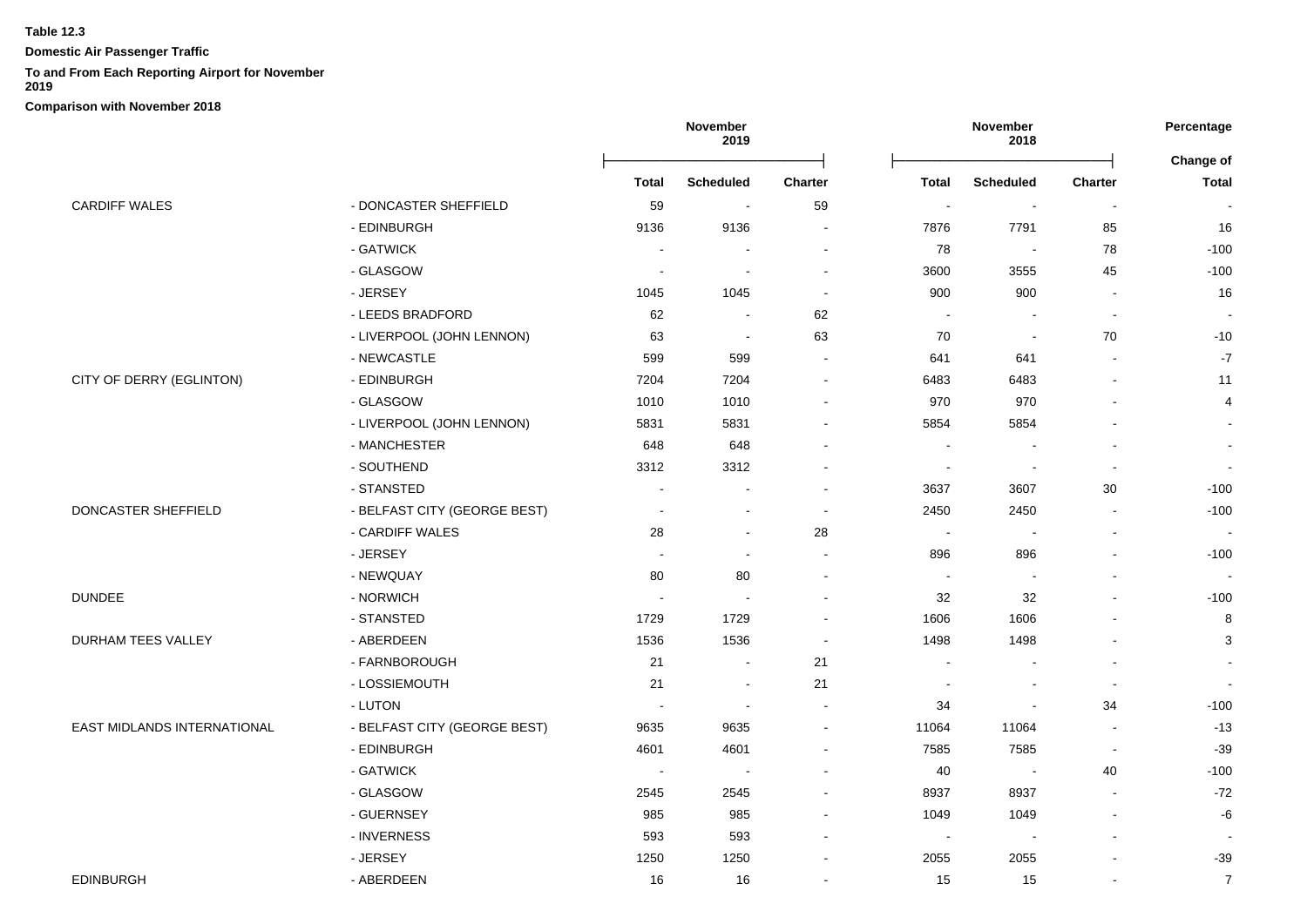**Domestic Air Passenger Traffic**

## **To and From Each Reporting Airport for November**

**2019**

|                  |                               | November<br>2019 |                  |                          |       | Percentage       |                |               |
|------------------|-------------------------------|------------------|------------------|--------------------------|-------|------------------|----------------|---------------|
|                  |                               |                  |                  |                          |       |                  |                | Change of     |
|                  |                               | <b>Total</b>     | <b>Scheduled</b> | <b>Charter</b>           | Total | <b>Scheduled</b> | <b>Charter</b> | <b>Total</b>  |
| <b>EDINBURGH</b> | - BELFAST CITY (GEORGE BEST)  | 11406            | 11406            | $\blacksquare$           | 12336 | 12336            |                | -8            |
|                  | - BELFAST INTERNATIONAL       | 24194            | 24194            |                          | 26130 | 26130            |                | $\mathbf{-7}$ |
|                  | - BIRMINGHAM                  | 20704            | 20704            | $\overline{\phantom{a}}$ | 24523 | 24523            |                | $-16$         |
|                  | - BRISTOL                     | 33425            | 33425            |                          | 36961 | 36961            |                | $-10$         |
|                  | - CARDIFF WALES               | 8857             | 8857             |                          | 7881  | 7727             | 154            | 12            |
|                  | - CITY OF DERRY (EGLINTON)    | 7204             | 7204             |                          | 6468  | 6468             |                | 11            |
|                  | - EAST MIDLANDS INTERNATIONAL | 4568             | 4568             |                          | 7693  | 7693             |                | $-41$         |
|                  | - EXETER                      | 4208             | 4208             |                          | 3905  | 3905             |                | 8             |
|                  | - GATWICK                     | 56133            | 56133            |                          | 61521 | 60604            | 917            | -9            |
|                  | - HEATHROW                    | 102302           | 102302           |                          | 94251 | 94251            |                | 9             |
|                  | - ISLE OF MAN                 | 581              | 581              |                          | 390   | 390              |                | 49            |
|                  | - JERSEY                      | 2062             | 2062             |                          |       |                  |                |               |
|                  | - KIRKWALL                    | 3449             | 3449             |                          | 3786  | 3786             |                | $-9$          |
|                  | - LONDON CITY                 | 45048            | 45048            |                          | 49026 | 49026            |                | $\mbox{-}8$   |
|                  | - LUTON                       | 23364            | 23364            |                          | 26277 | 26277            |                | $-11$         |
|                  | - MANCHESTER                  | 8732             | 8732             |                          | 9752  | 9752             |                | $-10$         |
|                  | - NORWICH                     | 2733             | 2733             |                          | 2614  | 2614             |                | $\mathbf 5$   |
|                  | - SOUTHAMPTON                 | 13922            | 13764            | 158                      | 16391 | 16391            |                | $-15$         |
|                  | - STANSTED                    | 33114            | 33114            |                          | 80084 | 80084            |                | $-59$         |
|                  | - STORNOWAY                   | 1371             | 1371             |                          | 1410  | 1410             |                | $-3$          |
|                  | - SUMBURGH                    | 3277             | 3277             | $\blacksquare$           | 3326  | 3326             |                | $-1$          |
|                  | - WICK JOHN O GROATS          | 598              | 598              |                          | 791   | 791              |                | $-24$         |
| EXETER           | - BELFAST CITY (GEORGE BEST)  | 1942             | 1942             |                          | 2609  | 2609             |                | $-26$         |
|                  | - EDINBURGH                   | 4229             | 4229             |                          | 4035  | 4035             |                | $\mathbf 5$   |
|                  | - GLASGOW                     | 1880             | 1880             |                          | 2298  | 2298             |                | $-18$         |
|                  | - GUERNSEY                    | 2005             | 2005             |                          | 2105  | 2105             |                | $-5$          |
|                  | - HEATHROW                    | 101              | 101              |                          |       |                  |                |               |
|                  | - JERSEY                      | 2667             | 2667             |                          | 3000  | 3000             |                | $-11$         |
|                  | - LONDON CITY                 | 2441             | 2441             |                          | 3266  | 3266             |                | $-25$         |
|                  | - MANCHESTER                  | 9348             | 9348             | $\blacksquare$           | 11827 | 11827            |                | $-21$         |
|                  | - NEWCASTLE                   | 3076             | 3076             |                          | 3366  | 3366             |                | -9            |
|                  | - NORWICH                     |                  |                  |                          | 2582  | 2582             |                | $-100$        |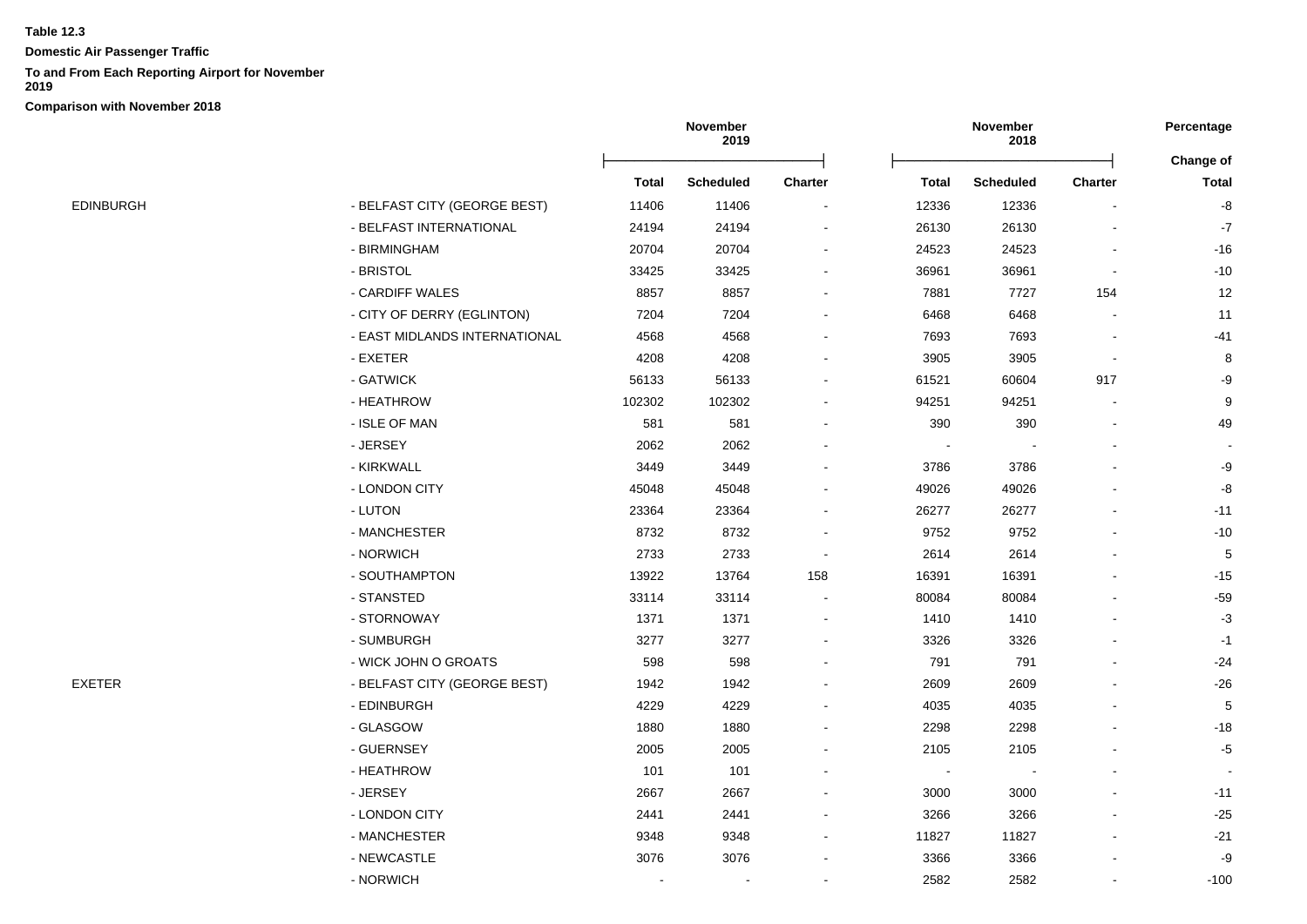**Domestic Air Passenger Traffic**

## **To and From Each Reporting Airport for November**

**2019**

| GLASGOW |  |
|---------|--|

|                 |                               | November<br>2019 |                  |                | Percentage   |                  |                |                           |
|-----------------|-------------------------------|------------------|------------------|----------------|--------------|------------------|----------------|---------------------------|
|                 |                               | Total            | <b>Scheduled</b> | <b>Charter</b> | <b>Total</b> | <b>Scheduled</b> | <b>Charter</b> | Change of<br><b>Total</b> |
| <b>GLASGOW</b>  | - BARRA                       | 936              | 936              | $\sim$         | 945          | 945              |                | $-1$                      |
|                 | - BELFAST CITY (GEORGE BEST)  | 10438            | 10438            |                | 12645        | 12645            |                | $-17$                     |
|                 | - BELFAST INTERNATIONAL       | 26542            | 26542            |                | 28227        | 28227            |                | -6                        |
|                 | - BENBECULA                   | 1858             | 1858             |                | 2014         | 2014             |                | -8                        |
|                 | - BIRMINGHAM                  | 18599            | 18599            |                | 20334        | 20334            |                | -9                        |
|                 | - BRISTOL                     | 28013            | 28013            |                | 27838        | 27790            | 48             | $\mathbf{1}$              |
|                 | - CAMPBELTOWN                 | 626              | 626              |                | 653          | 653              |                | -4                        |
|                 | - CARDIFF WALES               |                  |                  |                | 3484         | 3439             | 45             | $-100$                    |
|                 | - CITY OF DERRY (EGLINTON)    | 1014             | 1014             |                | 966          | 966              |                | 5                         |
|                 | - DUNDEE                      |                  |                  |                | 12           | 12               |                | $-100$                    |
|                 | - EAST MIDLANDS INTERNATIONAL | 2553             | 2553             |                | 8930         | 8930             |                | $-71$                     |
|                 | - EDINBURGH                   | $\blacksquare$   |                  |                | $\mathbf{1}$ | $\overline{1}$   |                | $-100$                    |
|                 | - EXETER                      | 1880             | 1880             |                | 2346         | 2346             |                | $-20$                     |
|                 | - GATWICK                     | 52982            | 52982            |                | 54136        | 54136            |                | $-2$                      |
|                 | - HEATHROW                    | 76805            | 76805            |                | 71577        | 71577            |                | $\overline{7}$            |
|                 | - INVERNESS                   |                  |                  | $\blacksquare$ | 122          | 122              |                | $-100$                    |
|                 | - ISLAY                       | 2202             | 2202             |                | 2185         | 2185             |                | $\overline{\mathbf{1}}$   |
|                 | - JERSEY                      | 2051             | 2051             |                | 2130         | 2130             |                | -4                        |
|                 | - KIRKWALL                    | 1519             | 1519             |                | 1594         | 1594             |                | $-5$                      |
|                 | - LONDON CITY                 | 24733            | 24733            | $\blacksquare$ | 22994        | 22994            |                | 8                         |
|                 | - LUTON                       | 18299            | 18299            |                | 20806        | 20806            |                | $-12$                     |
|                 | - MANCHESTER                  |                  |                  |                | 4176         | 4176             |                | $-100$                    |
|                 | - PRESTWICK                   | $\overline{7}$   | $\overline{7}$   |                |              |                  |                |                           |
|                 | - SOUTHAMPTON                 | 13311            | 13311            |                | 16201        | 16201            |                | $-18$                     |
|                 | - SOUTHEND                    | 1933             | 1933             |                |              |                  |                |                           |
|                 | - STANSTED                    | 21705            | 21705            |                | 25283        | 25283            |                | $-14$                     |
|                 | - STORNOWAY                   | 6314             | 6314             |                | 6136         | 6136             |                | 3                         |
|                 | - SUMBURGH                    | 1510             | 1510             | $\blacksquare$ | 1929         | 1929             |                | $-22$                     |
|                 | - TIREE                       | 730              | 730              | $\blacksquare$ | 816          | 816              |                | $-11$                     |
| <b>GUERNSEY</b> | - ALDERNEY                    | 2109             | 2109             | $\sim$         | 2021         | 2021             |                | $\overline{4}$            |
|                 | - BIRMINGHAM                  | 2208             | 2124             | 84             | 2403         | 2324             | 79             | -8                        |
|                 | - BRISTOL                     | 1458             | 1458             |                | 1544         | 1544             |                | -6                        |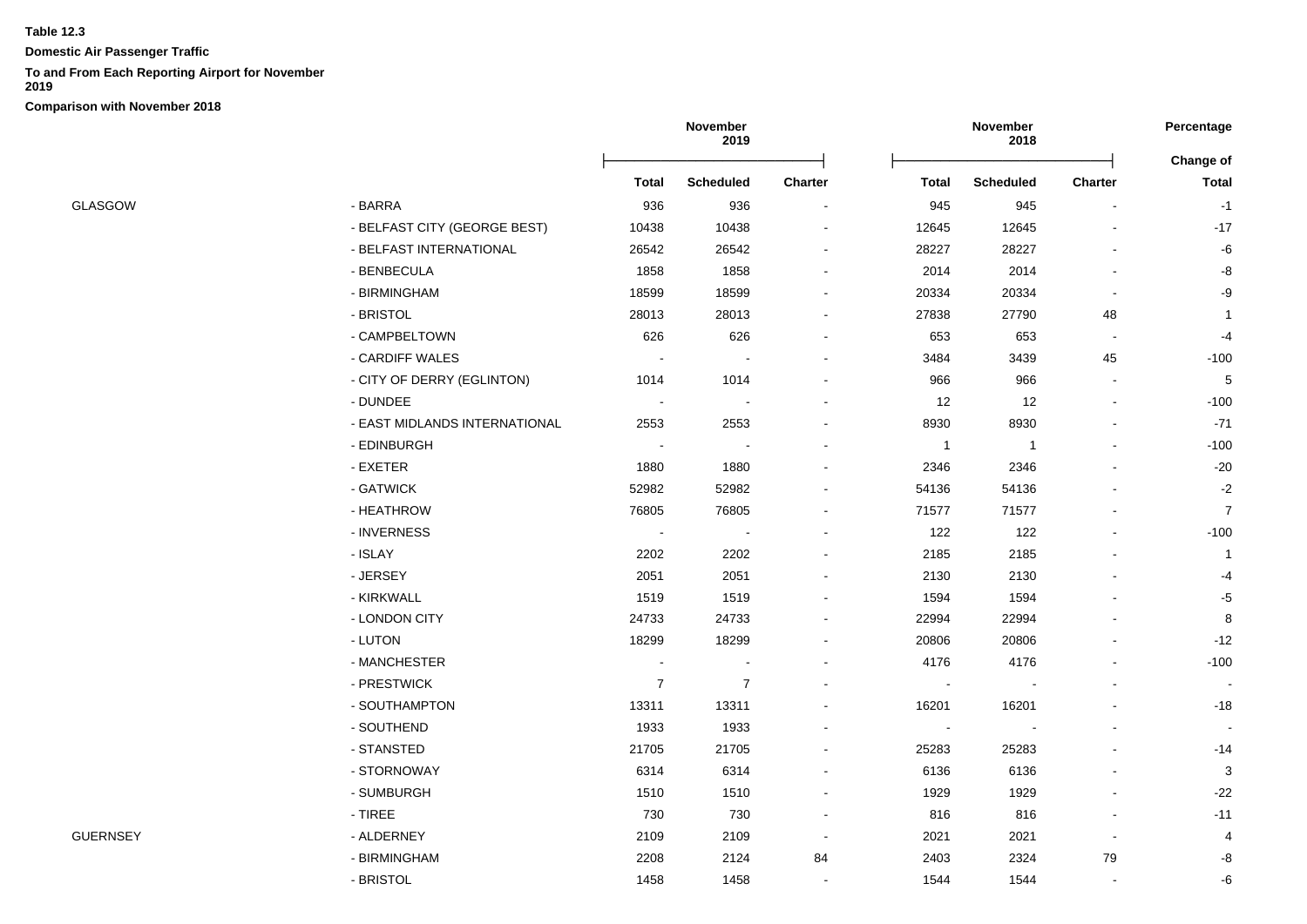**Domestic Air Passenger Traffic**

## **To and From Each Reporting Airport for November**

**2019**

|                    |                               |                | November<br>2019         |                          | November<br>2018         |                          |                          | Percentage       |
|--------------------|-------------------------------|----------------|--------------------------|--------------------------|--------------------------|--------------------------|--------------------------|------------------|
|                    |                               |                |                          |                          |                          |                          |                          | Change of        |
|                    |                               | <b>Total</b>   | <b>Scheduled</b>         | <b>Charter</b>           | Total                    | <b>Scheduled</b>         | Charter                  | <b>Total</b>     |
| <b>GUERNSEY</b>    | - EAST MIDLANDS INTERNATIONAL | 1098           | 1098                     | $\blacksquare$           | 1003                     | 1003                     |                          | 9                |
|                    | - EXETER                      | 1893           | 1893                     | $\overline{\phantom{a}}$ | 2123                     | 2123                     | $\blacksquare$           | $-11$            |
|                    | - GATWICK                     | 24004          | 24004                    |                          | 26614                    | 26614                    |                          | $-10$            |
|                    | - HEATHROW                    | 2626           | 2626                     |                          | $\overline{\phantom{a}}$ |                          | $\blacksquare$           |                  |
|                    | - JERSEY                      | 10606          | 10606                    |                          | 9777                     | 9643                     | 134                      | 8                |
|                    | - MANCHESTER                  | 5044           | 5044                     | $\sim$                   | 5075                     | 5075                     | $\overline{\phantom{a}}$ | $-1$             |
|                    | - SOUTHAMPTON                 | 13636          | 13636                    |                          | 10172                    | 10172                    |                          | 34               |
|                    | - SOUTHEND                    | 870            | 870                      |                          | $\sim$                   |                          |                          |                  |
|                    | - STANSTED                    | 1127           | 1127                     |                          | 1624                     | 1624                     |                          | $-31$            |
| <b>HUMBERSIDE</b>  | - ABERDEEN                    | 1361           | 1361                     |                          | 2027                     | 2027                     | $\blacksquare$           | $-33$            |
|                    | - BIRMINGHAM                  | $\overline{a}$ | $\overline{\phantom{a}}$ |                          | 66                       | $\overline{\phantom{a}}$ | 66                       | $-100$           |
|                    | - DURHAM TEES VALLEY          | 63             | 63                       |                          | 22                       | 22                       |                          | 186              |
|                    | - MARHAM(KINGS LYNN)          |                | $\overline{\phantom{a}}$ |                          | 5                        | 5                        |                          | $-100$           |
|                    | - NEWCASTLE                   | 4              | 4                        |                          | $\sim$                   |                          | $\blacksquare$           | $\sim$           |
|                    | - WARTON                      |                | $\overline{\phantom{a}}$ |                          | $\overline{7}$           | $\overline{7}$           | $\blacksquare$           | $-100$           |
| <b>INVERNESS</b>   | - BELFAST CITY (GEORGE BEST)  | 1787           | 1787                     |                          | 2148                     | 2148                     |                          | $-17$            |
|                    | - BIRMINGHAM                  | 1882           | 1882                     |                          | 3432                     | 3432                     |                          | $-45$            |
|                    | - BRISTOL                     | 5486           | 5486                     |                          | 5974                     | 5974                     |                          | -8               |
|                    | - EAST MIDLANDS INTERNATIONAL | 592            | 592                      |                          | $\blacksquare$           |                          |                          |                  |
|                    | - GATWICK                     | 19967          | 19967                    |                          | 19498                    | 19498                    |                          | $\sqrt{2}$       |
|                    | - HEATHROW                    | 11293          | 11293                    |                          | 6032                     | 6032                     |                          | 87               |
|                    | - KIRKWALL                    | 1126           | 1126                     |                          | 1220                     | 1220                     | $\blacksquare$           | -8               |
|                    | - LUTON                       | 8373           | 8373                     |                          | 8384                     | 8251                     | 133                      |                  |
|                    | - MANCHESTER                  | 3757           | 3757                     |                          | 4075                     | 4075                     | $\overline{\phantom{0}}$ | -8               |
|                    | - STORNOWAY                   | 2600           | 2600                     |                          | 2706                     | 2706                     |                          | -4               |
| <b>ISLAY</b>       | - COLONSAY                    | 6              | 6                        |                          | 18                       | 18                       |                          | $-67$            |
|                    | - GLASGOW                     | 2194           | 2194                     | $\sim$                   | 2159                     | 2159                     |                          | $\boldsymbol{2}$ |
|                    | - OBAN (NORTH CONNEL)         | $\overline{2}$ | $\overline{2}$           |                          | 9                        | 9                        |                          | $-78$            |
| <b>ISLE OF MAN</b> | - BELFAST INTERNATIONAL       | 1818           | 1818                     |                          | 1685                     | 1685                     |                          | 8                |
|                    | - BIRMINGHAM                  | 3317           | 3317                     | $\sim$                   | 3518                     | 3518                     |                          | -6               |
|                    | - BRISTOL                     | 2298           | 2298                     |                          | 2329                     | 2329                     |                          | $-1$             |
|                    | - EDINBURGH                   | 598            | 598                      | $\overline{a}$           | 412                      | 412                      | $\blacksquare$           | 45               |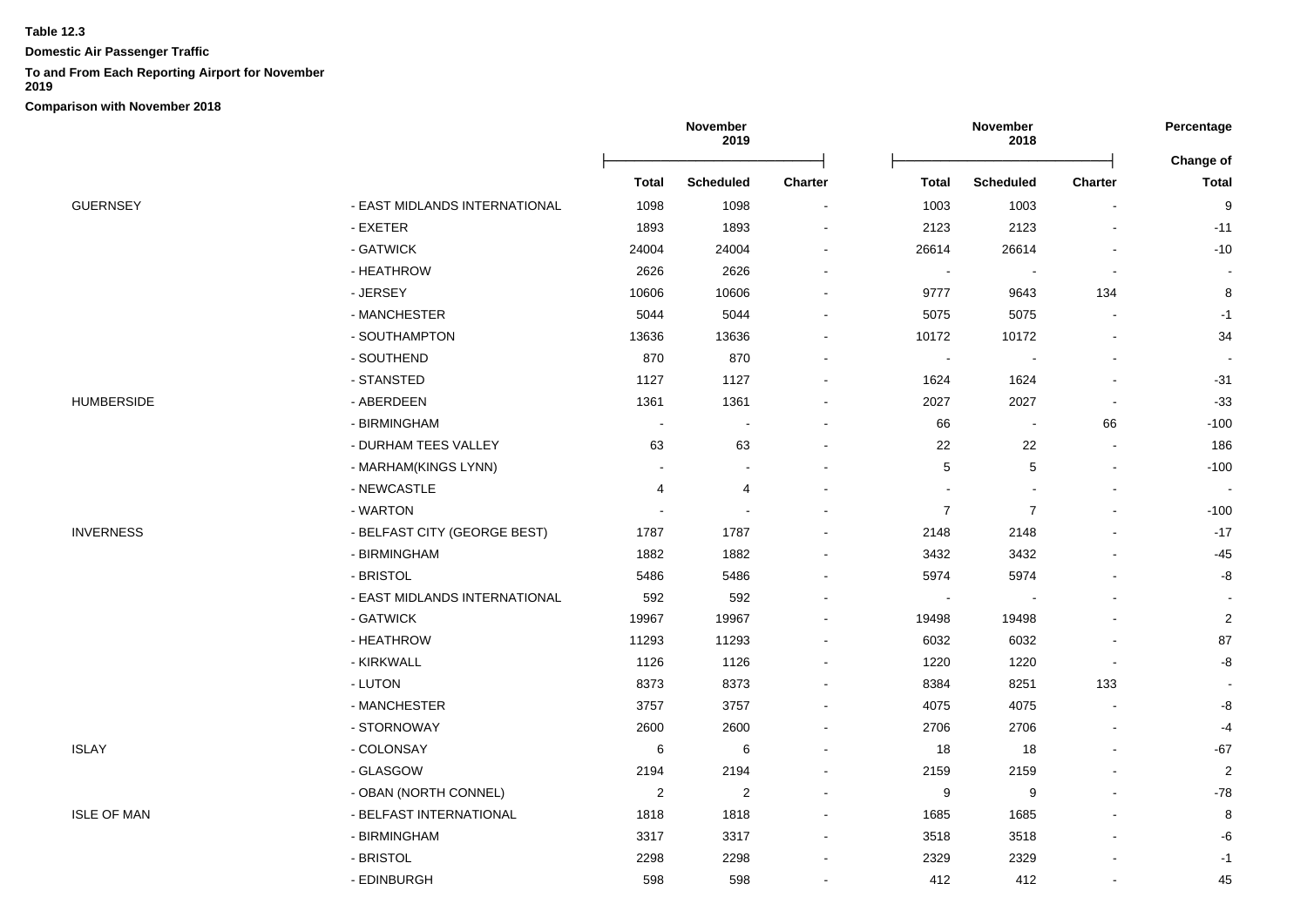**Domestic Air Passenger Traffic**

## **To and From Each Reporting Airport for November**

**2019**

|                       |                               | November<br>2019 |           |                |                | November<br>2018 |                | Percentage<br>Change of |
|-----------------------|-------------------------------|------------------|-----------|----------------|----------------|------------------|----------------|-------------------------|
|                       |                               | Total            | Scheduled | <b>Charter</b> | Total          | <b>Scheduled</b> | <b>Charter</b> | <b>Total</b>            |
| <b>ISLE OF MAN</b>    | - GATWICK                     | 14762            | 14762     |                | 14691          | 14691            |                |                         |
|                       | - LIVERPOOL (JOHN LENNON)     | 21923            | 21923     |                | 22355          | 22355            |                | $-2$                    |
|                       | - LONDON CITY                 | 4820             | 4820      |                | 5123           | 5123             |                | $-6$                    |
|                       | - MANCHESTER                  | 13129            | 13129     |                | 14528          | 14528            |                | $-10$                   |
| <b>JERSEY</b>         | - BIRMINGHAM                  | 3491             | 3491      |                | 3398           | 3398             |                | 3                       |
|                       | - BRISTOL                     | 1684             | 1684      |                | 1768           | 1768             |                | $-5$                    |
|                       | - CARDIFF WALES               | 1045             | 1045      |                | 900            | 900              |                | 16                      |
|                       | - DONCASTER SHEFFIELD         | $\sim$           | $\sim$    |                | 827            | 827              |                | $-100$                  |
|                       | - EAST MIDLANDS INTERNATIONAL | 1210             | 1210      |                | 2068           | 2068             |                | $-41$                   |
|                       | - EDINBURGH                   | 2172             | 2172      |                |                |                  |                |                         |
|                       | - EXETER                      | 2383             | 2383      |                | 2514           | 2514             |                | -5                      |
|                       | - GATWICK                     | 57522            | 57522     |                | 56416          | 56416            |                | $\overline{2}$          |
|                       | - GLASGOW                     | 2052             | 2052      |                | 2138           | 2138             | $\overline{a}$ | $-4$                    |
|                       | - GUERNSEY                    | 11467            | 11467     |                | 10764          | 10732            | 32             | $\overline{7}$          |
|                       | - LIVERPOOL (JOHN LENNON)     | 10552            | 10552     |                | 11369          | 11369            | $\blacksquare$ | $-7$                    |
|                       | - LONDON CITY                 | 2686             | 2686      |                | 3141           | 3141             | $\blacksquare$ | $-14$                   |
|                       | - MANCHESTER                  | 5203             | 5203      |                | 3260           | 3260             |                | 60                      |
|                       | - NEWCASTLE                   | 134              | $\sim$    | 134            |                |                  |                |                         |
|                       | - SOUTHAMPTON                 | 12339            | 12339     |                | 13410          | 13410            |                | -8                      |
|                       | - SOUTHEND                    | 333              | 333       |                | $\blacksquare$ |                  |                |                         |
| <b>KIRKWALL</b>       | - ABERDEEN                    | 4172             | 4172      |                | 4384           | 4384             |                | $-5$                    |
|                       | - EDAY                        | 63               | 63        |                | 26             | 26               |                | 142                     |
|                       | - EDINBURGH                   | 3422             | 3422      |                | 3771           | 3771             |                | -9                      |
|                       | - GLASGOW                     | 1517             | 1517      |                | 1587           | 1587             |                | $-4$                    |
|                       | - INVERNESS                   | 500              | 500       |                | 580            | 580              |                | $-14$                   |
|                       | - NORTH RONALDSAY             | 364              | 364       |                | 365            | 365              |                |                         |
|                       | - PAPA WESTRAY                | 367              | 367       |                | 427            | 427              |                | $-14$                   |
|                       | - SANDAY                      | 278              | 278       |                | 286            | 286              |                | $-3$                    |
|                       | - STRONSAY                    | 322              | 322       |                | 315            | 315              |                | $\overline{2}$          |
|                       | - SUMBURGH                    | 514              | 514       |                | 523            | 523              |                | $-2$                    |
|                       | - WESTRAY                     | 303              | 303       |                | 307            | 307              |                | $-1$                    |
| <b>LEEDS BRADFORD</b> | - ABERDEEN                    | 47               | $\sim$    | 47             | $\blacksquare$ | $\sim$           | $\mathbf{r}$   | $\sim$                  |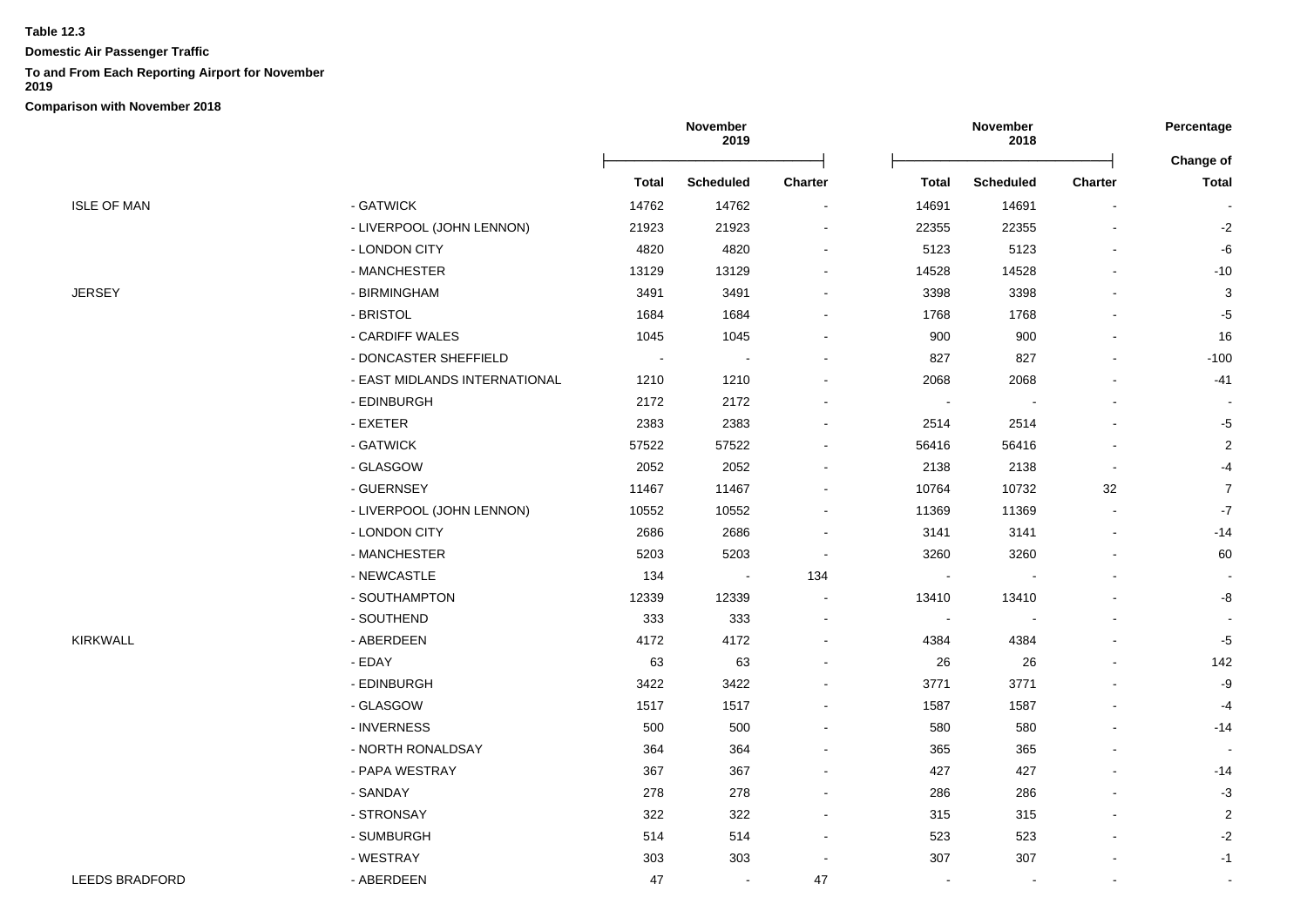**Domestic Air Passenger Traffic**

# **To and From Each Reporting Airport for November**

**2019**

|                           |                              |                          | November<br>2019 |                |                          | November<br>2018         |                | Percentage               |
|---------------------------|------------------------------|--------------------------|------------------|----------------|--------------------------|--------------------------|----------------|--------------------------|
|                           |                              | Total                    | <b>Scheduled</b> | <b>Charter</b> | Total                    | <b>Scheduled</b>         | <b>Charter</b> | Change of<br>Total       |
| <b>LEEDS BRADFORD</b>     | - BELFAST CITY (GEORGE BEST) | 11741                    | 11741            |                | 13543                    | 13543                    |                | $-13$                    |
|                           | - HEATHROW                   | 8332                     | 8332             |                | 8476                     | 8476                     |                | $-2$                     |
|                           | - MANCHESTER                 | 117                      | 117              |                | $\overline{\phantom{a}}$ | $\overline{\phantom{a}}$ |                | $\overline{\phantom{a}}$ |
|                           | - NEWQUAY                    | 800                      | 800              |                | 1678                     | 1678                     |                | $-52$                    |
|                           | - SOUTHAMPTON                | 2304                     | 2304             |                | 2977                     | 2977                     |                | $-23$                    |
| <b>LERWICK (TINGWALL)</b> | - FAIR ISLE                  | 152                      | 152              |                | 109                      | 109                      | $\blacksquare$ | 39                       |
|                           | - FOULA                      | 55                       | 55               |                | 94                       | 94                       | $\overline{a}$ | -41                      |
|                           | - PAPA STOUR                 | 4                        | 4                |                | $\overline{1}$           | $\mathbf{1}$             |                | 300                      |
| LIVERPOOL (JOHN LENNON)   | - BELFAST CITY (GEORGE BEST) | $\overline{2}$           | $\overline{c}$   |                | 1779                     | 1779                     |                | $-100$                   |
|                           | - BELFAST INTERNATIONAL      | 40990                    | 40990            |                | 43181                    | 43181                    |                | $-5$                     |
|                           | - BIGGIN HILL                | 85                       | $\sim$           | 85             | $\blacksquare$           | $\sim$                   | $\blacksquare$ |                          |
|                           | - CARDIFF WALES              | 27                       | $\sim$           | 27             | 62                       | $\overline{\phantom{a}}$ | 62             | $-56$                    |
|                           | - CITY OF DERRY (EGLINTON)   | 5388                     | 5388             | $\sim$         | 5801                     | 5801                     | $\blacksquare$ | $-7$                     |
|                           | - EDINBURGH                  | $\sim$                   | $\blacksquare$   | $\sim$         | 172                      | 172                      | $\sim$         | $-100$                   |
|                           | - GATWICK                    | 77                       | $\sim$           | 77             | 72                       | $\sim$                   | 72             | $\overline{7}$           |
|                           | - ISLE OF MAN                | 20953                    | 20953            |                | 22514                    | 22514                    | $\sim$         | $-7$                     |
|                           | - JERSEY                     | 9938                     | 9938             |                | 11483                    | 11483                    | $\blacksquare$ | $-13$                    |
|                           | - LUTON                      | $\overline{\phantom{a}}$ |                  |                | 82                       | $\blacksquare$           | 82             | $-100$                   |
|                           | - NORWICH                    | 64                       | $\blacksquare$   | 64             | 71                       | $\blacksquare$           | 71             | $-10$                    |
|                           | - SOUTHAMPTON                | 78                       | $\sim$           | 78             |                          |                          | $\blacksquare$ | $\sim$                   |
|                           | - STANSTED                   | 86                       | $\blacksquare$   | 86             |                          |                          |                |                          |
| MANCHESTER                | - ABERDEEN                   | 15437                    | 15437            |                | 17389                    | 17389                    |                | $-11$                    |
|                           | - BELFAST CITY (GEORGE BEST) | 22670                    | 22670            |                | 19202                    | 19202                    |                | 18                       |
|                           | - BELFAST INTERNATIONAL      | 34003                    | 34003            | $\sim$         | 41744                    | 41723                    | 21             | $-19$                    |
|                           | - BRISTOL                    | 279                      | $\sim$           | 279            | $\blacksquare$           | $\sim$                   |                |                          |
|                           | - CAMBRIDGE                  | $\overline{7}$           | $\overline{7}$   |                | 52                       | 52                       |                | -87                      |
|                           | - CITY OF DERRY (EGLINTON)   | 646                      | 646              |                | $\overline{\phantom{a}}$ |                          |                |                          |
|                           | - EDINBURGH                  | 8867                     | 8867             | $\sim$         | 9804                     | 9804                     |                | $-10$                    |
|                           | - EXETER                     | 9329                     | 9329             |                | 11643                    | 11643                    |                | $-20$                    |
|                           | - FARNBOROUGH                | 50                       | $\blacksquare$   | 50             | $\overline{a}$           |                          | $\overline{a}$ |                          |
|                           | - GATWICK                    | 50                       | $\blacksquare$   | 50             |                          |                          |                |                          |
|                           | - GLASGOW                    | $\sim$                   | $\overline{a}$   | $\sim$         | 4362                     | 4154                     | 208            | $-100$                   |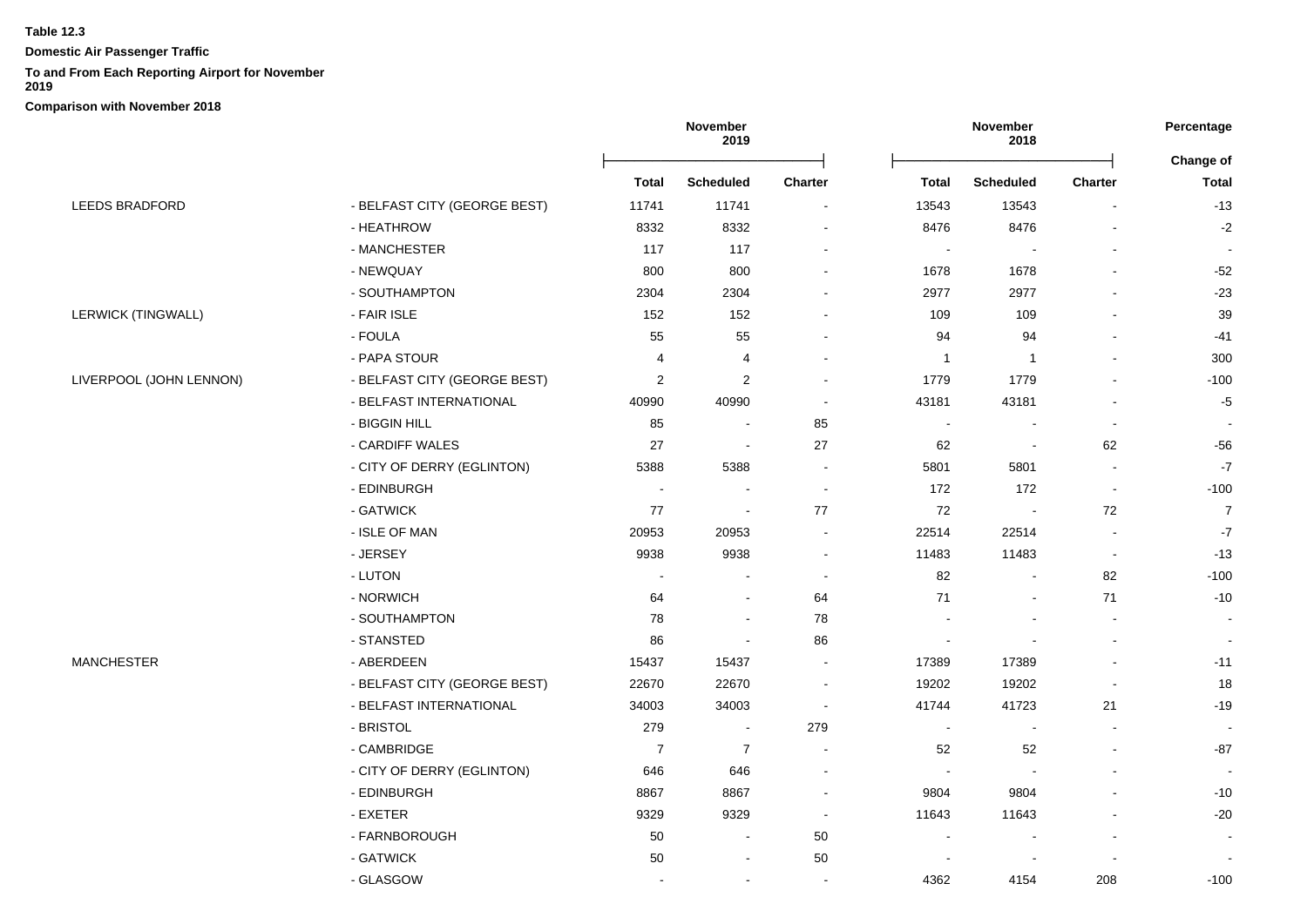**Domestic Air Passenger Traffic**

## **To and From Each Reporting Airport for November**

**2019**

|                   |                               | November<br>2019           |                          | November<br>2018 |                          |                          | Percentage |                           |
|-------------------|-------------------------------|----------------------------|--------------------------|------------------|--------------------------|--------------------------|------------|---------------------------|
|                   |                               | Total                      | <b>Scheduled</b>         | <b>Charter</b>   | Total                    | <b>Scheduled</b>         | Charter    | Change of<br><b>Total</b> |
| <b>MANCHESTER</b> | - GUERNSEY                    | 5010                       | 5010                     |                  | 5095                     | 5095                     |            | $-2$                      |
|                   | - HEATHROW                    | 50604                      | 50604                    |                  | 51338                    | 51338                    |            | $-1$                      |
|                   | - INVERNESS                   | 3758                       | 3758                     |                  | 3506                     | 3506                     |            | $\overline{7}$            |
|                   | - ISLE OF MAN                 | 13018                      | 13018                    |                  | 14482                    | 14482                    |            | -10                       |
|                   | - JERSEY                      | 5174                       | 5174                     |                  | 3212                     | 3212                     |            | 61                        |
|                   | - LIVERPOOL (JOHN LENNON)     | 175                        | 175                      |                  | $\blacksquare$           | $\overline{\phantom{a}}$ |            |                           |
|                   | - NEWQUAY                     | 4154                       | 4154                     |                  | 5138                     | 5138                     |            | $-19$                     |
|                   | - NORWICH                     | 1615                       | 1615                     |                  | 1651                     | 1651                     |            | $-2$                      |
|                   | - PRESTWICK                   | $\mathcal{L}_{\mathbf{r}}$ | $\overline{a}$           |                  | 41                       | 41                       |            | $-100$                    |
|                   | - SOUTHAMPTON                 | 16436                      | 16436                    |                  | 16408                    | 16408                    |            | $\sim$                    |
|                   | - SOUTHEND                    | $\overline{\phantom{a}}$   |                          |                  | 3248                     | 3248                     |            | $-100$                    |
|                   | - STANSTED                    | 46                         | $\sim$                   | 46               | $\blacksquare$           | $\blacksquare$           |            | $\overline{\phantom{a}}$  |
| NEWCASTLE         | - ABERDEEN                    | 3728                       | 3728                     |                  | 955                      | 955                      |            | 290                       |
|                   | - BELFAST INTERNATIONAL       | 20866                      | 20866                    | $\sim$           | 22292                    | 22292                    |            | -6                        |
|                   | - BIRMINGHAM                  | 44                         | $\overline{\phantom{a}}$ | 44               | $\blacksquare$           |                          |            |                           |
|                   | - BOURNEMOUTH                 | 80                         | $\blacksquare$           | 80               | $\blacksquare$           |                          |            |                           |
|                   | - BRISTOL                     | 14611                      | 14611                    |                  | 15947                    | 15947                    |            | -8                        |
|                   | - CARDIFF WALES               | 622                        | 622                      |                  | 656                      | 656                      |            | $-5$                      |
|                   | - EAST MIDLANDS INTERNATIONAL | 40                         | $\sim$                   | 40               | $\overline{\phantom{a}}$ |                          |            |                           |
|                   | - EXETER                      | 3051                       | 3051                     |                  | 3390                     | 3390                     |            | $-10$                     |
|                   | - HEATHROW                    | 38913                      | 38913                    | $\sim$           | 39920                    | 39920                    |            | $-3$                      |
|                   | - JERSEY                      | 134                        | $\blacksquare$           | 134              | $\overline{\phantom{a}}$ |                          |            |                           |
|                   | - MANCHESTER                  | 80                         | $\blacksquare$           | 80               | $\overline{\phantom{a}}$ |                          |            |                           |
|                   | - SOUTHAMPTON                 | 8331                       | 8331                     | $\sim$           | 9915                     | 9915                     |            | $-16$                     |
|                   | - SOUTHEND                    | 11                         | $\overline{\phantom{a}}$ | 11               | $\blacksquare$           |                          |            |                           |
|                   | - STANSTED                    | 81                         | $\sim$                   | 81               | $\sim$                   |                          |            |                           |
| NEWQUAY           | - GATWICK                     | $\overline{\phantom{a}}$   | ۰                        |                  | 13686                    | 13686                    |            | $-100$                    |
|                   | - HEATHROW                    | 13336                      | 13336                    |                  | $\overline{\phantom{a}}$ |                          |            |                           |
|                   | - ISLES OF SCILLY (ST.MARYS)  | 292                        | 292                      | $\sim$           | 410                      | 410                      |            | $-29$                     |
|                   | - LEEDS BRADFORD              | 884                        | 884                      |                  | 1709                     | 1709                     |            | -48                       |
|                   | - MANCHESTER                  | 4198                       | 4198                     |                  | 5276                     | 5276                     |            | $-20$                     |
|                   | - SOUTHEND                    | 1099                       | 1099                     |                  | $\sim$                   | $\sim$                   | $\sim$     | $\sim$                    |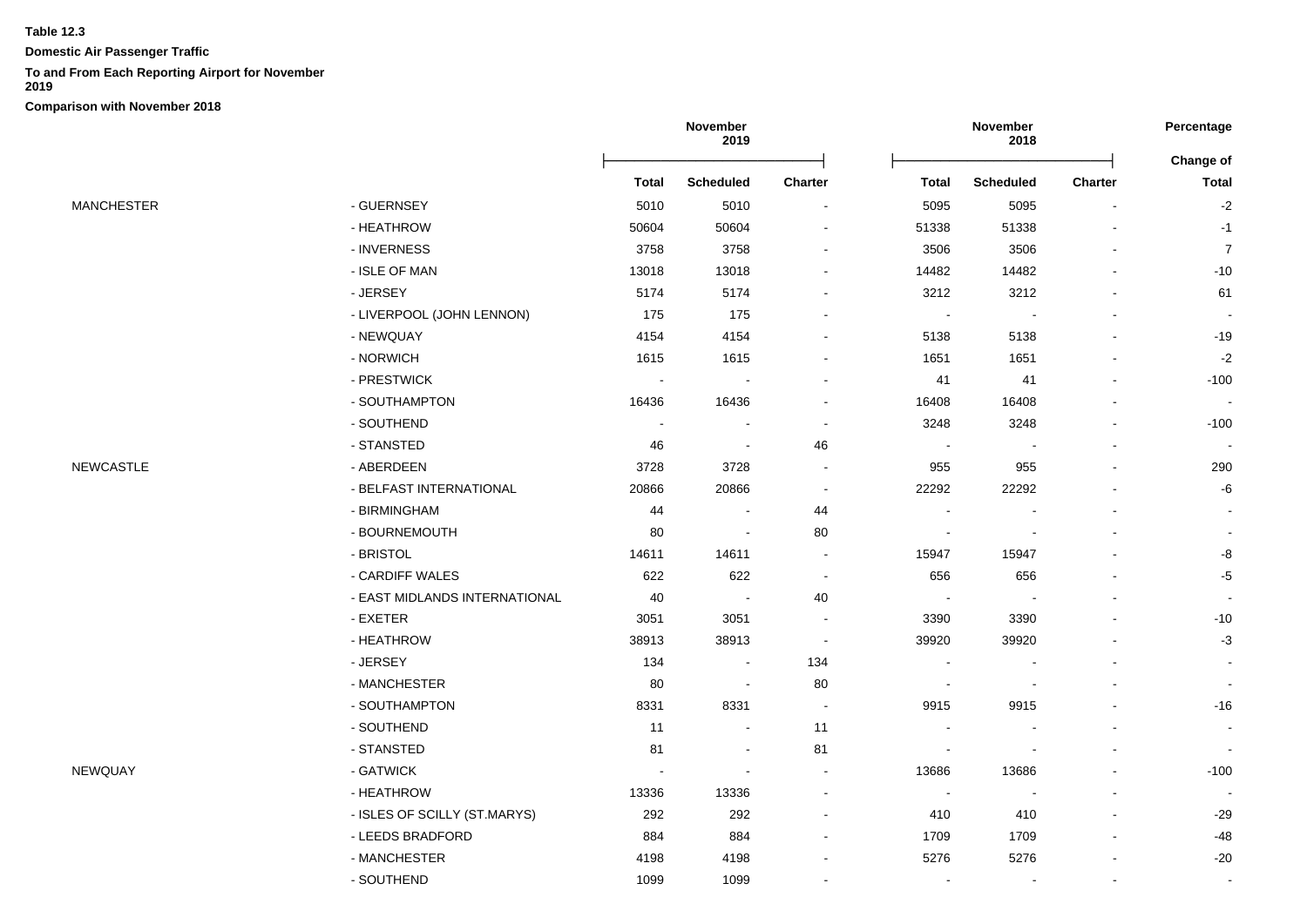**Domestic Air Passenger Traffic**

## **To and From Each Reporting Airport for November**

**2019**

|                 |                              | November<br>2019 |                          | November<br>2018         |                |                          | Percentage               |                    |
|-----------------|------------------------------|------------------|--------------------------|--------------------------|----------------|--------------------------|--------------------------|--------------------|
|                 |                              | Total            | <b>Scheduled</b>         | <b>Charter</b>           | <b>Total</b>   | <b>Scheduled</b>         | <b>Charter</b>           | Change of<br>Total |
| <b>NORWICH</b>  | - ABERDEEN                   | 3708             | 3708                     | $\blacksquare$           | 3570           | 3570                     |                          | 4                  |
|                 | - CITY OF DERRY (EGLINTON)   | 41               | 41                       | $\blacksquare$           |                |                          |                          |                    |
|                 | - CONINGSBY                  | $\overline{2}$   | $\overline{2}$           | $\blacksquare$           | $\blacksquare$ | $\overline{\phantom{a}}$ |                          |                    |
|                 | - EDINBURGH                  | 2725             | 2725                     | $\blacksquare$           | 2616           | 2616                     |                          | 4                  |
|                 | - EXETER                     | $\blacksquare$   | $\overline{\phantom{a}}$ | $\blacksquare$           | 2540           | 2540                     |                          | $-100$             |
|                 | - GATWICK                    | 65               | $\overline{a}$           | 65                       | $\blacksquare$ | $\blacksquare$           |                          | $\sim$             |
|                 | - HUMBERSIDE                 |                  | $\overline{\phantom{a}}$ | $\sim$                   | 3              | 3                        | $\sim$                   | $-100$             |
|                 | - LIVERPOOL (JOHN LENNON)    | 66               | $\overline{a}$           | 66                       | $\blacksquare$ | $\overline{\phantom{a}}$ |                          |                    |
|                 | - MANCHESTER                 | 1593             | 1593                     | $\sim$                   | 1656           | 1656                     |                          | $-4$               |
| <b>SCATSTA</b>  | - ABERDEEN                   | 5215             | $\sim$                   | 5215                     | 6489           | $\overline{\phantom{a}}$ | 6489                     | $-20$              |
| SOUTHAMPTON     | - ABERDEEN                   | $\sim$           | $\overline{\phantom{a}}$ | $\blacksquare$           | 500            | 500                      | $\blacksquare$           | $-100$             |
|                 | - ALDERNEY                   | 1374             | 1374                     | $\blacksquare$           | 1370           | 1370                     |                          |                    |
|                 | - BELFAST CITY (GEORGE BEST) | 7637             | 7637                     | $\overline{\phantom{a}}$ | 9206           | 9206                     |                          | $-17$              |
|                 | - BRISTOL                    | $\blacksquare$   | $\blacksquare$           | $\blacksquare$           | 6              | 6                        | $\overline{\phantom{a}}$ | $-100$             |
|                 | - EDINBURGH                  | 13991            | 13833                    | 158                      | 16386          | 16386                    | $\blacksquare$           | $-15$              |
|                 | - GLASGOW                    | 13318            | 13318                    | $\blacksquare$           | 16185          | 16185                    |                          | $-18$              |
|                 | - GUERNSEY                   | 13563            | 13563                    | $\blacksquare$           | 10044          | 10044                    |                          | 35                 |
|                 | - JERSEY                     | 12373            | 12373                    | $\sim$                   | 13621          | 13621                    |                          | -9                 |
|                 | - LEEDS BRADFORD             | 2312             | 2312                     | $\blacksquare$           | 2986           | 2986                     |                          | $-23$              |
|                 | - LIVERPOOL (JOHN LENNON)    | 84               | $\sim$                   | 84                       |                |                          | $\blacksquare$           | $\sim$             |
|                 | - MANCHESTER                 | 16487            | 16399                    | 88                       | 16485          | 16398                    | 87                       | $\sim$             |
|                 | - NEWCASTLE                  | 8370             | 8370                     | $\sim$                   | 9889           | 9889                     | $\blacksquare$           | $-15$              |
|                 | - SOUTHEND                   | $\blacksquare$   | $\overline{\phantom{a}}$ | $\blacksquare$           | 40             | $\blacksquare$           | 40                       | $-100$             |
| STORNOWAY       | - BENBECULA                  | 654              | 654                      | $\sim$                   | 838            | 838                      | $\sim$                   | $-22$              |
|                 | - EDINBURGH                  | 1369             | 1369                     |                          | 1412           | 1412                     |                          | $-3$               |
|                 | - GLASGOW                    | 6253             | 6253                     |                          | 6085           | 6085                     |                          | 3                  |
|                 | - INVERNESS                  | 2457             | 2457                     | $\overline{\phantom{a}}$ | 2553           | 2553                     |                          | $-4$               |
| <b>SUMBURGH</b> | - ABERDEEN                   | 8494             | 5448                     | 3046                     | 8517           | 5580                     | 2937                     |                    |
|                 | - EDINBURGH                  | 3257             | 3257                     | $\overline{\phantom{a}}$ | 3347           | 3347                     | $\blacksquare$           | $-3$               |
|                 | - GLASGOW                    | 1496             | 1496                     | $\blacksquare$           | 1923           | 1923                     | $\blacksquare$           | $-22$              |
|                 | - KIRKWALL                   | 1192             | 1192                     | $\blacksquare$           | 1185           | 1185                     |                          | $\overline{1}$     |
| <b>TIREE</b>    | - CAMPBELTOWN                | 6                | 6                        | $\blacksquare$           | $\sim$         | $\blacksquare$           | $\blacksquare$           |                    |